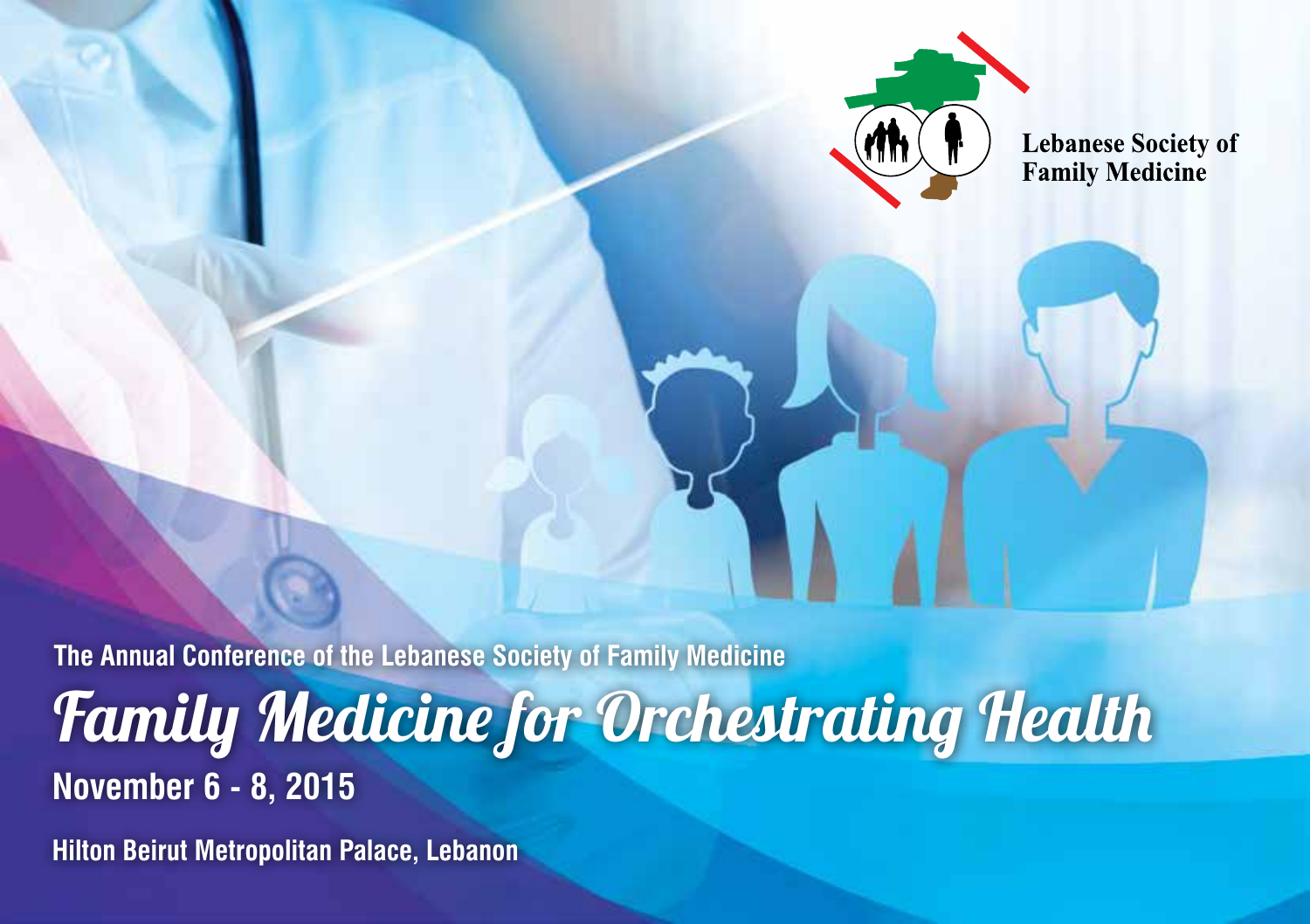#### **Lebanese Society of Family Medicine**

**Dr. Jinan Usta** President of the Lebanese Society of Family Medicine President of the Congress

#### **Scientific Committee**

| Dr. Jinan Usta      | Chairperson |
|---------------------|-------------|
| Dr. Jihad Irani     | Member      |
| Dr. Beatrice Khater | Member      |
| Dr. Issam Shaarani  | Member      |
| Dr. Marouan Zoghbi  | Member      |

#### **Organizing Committee**

| Dr. Khalil Ashkar        |  |
|--------------------------|--|
| Dr. Umayya Moucharrafieh |  |
| Dr. Rania Sakr           |  |
| Dr. Jinan Usta           |  |

Chairperson **Dr. Umayya Moucharrafieh** Member **Dr. Rania Sakr** Member **Dr. Jinan Usta** Member

Organized by:



Abi Rached Center, 3rd Floor, Jisr El Bacha Tel: +961 1 510881/2/3, Fax: +961 1 482116 P.O. Box: 90 -361 - Lebanon Email: infomed@infomedweb.com www.infomedweb.com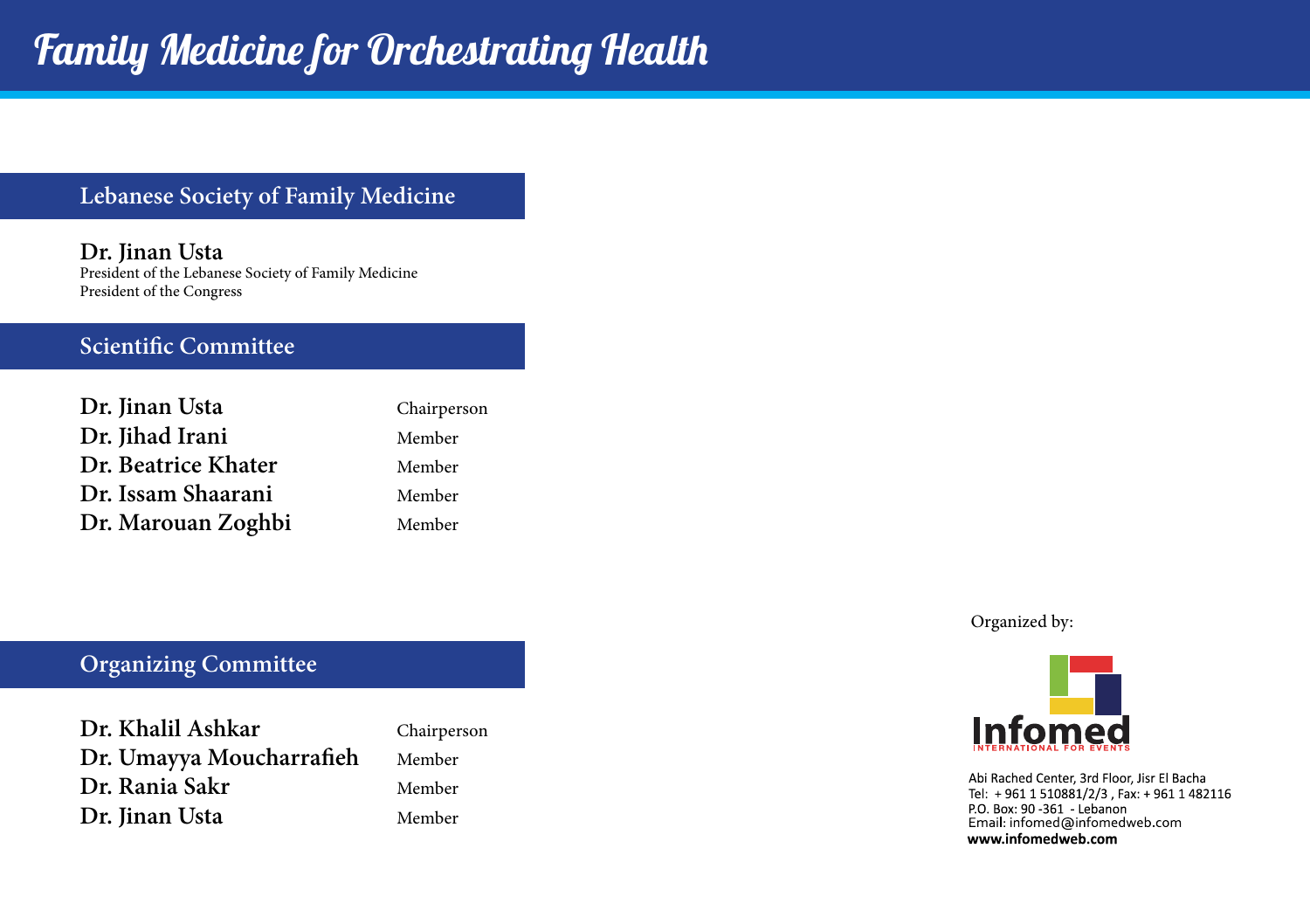# Family Medicine for Orchestrating Health

## *Friday November 6, 2015*

| 13:00                        | Registration                                                                       |                                              |  |
|------------------------------|------------------------------------------------------------------------------------|----------------------------------------------|--|
| <b>Session I: Geriatrics</b> |                                                                                    |                                              |  |
|                              |                                                                                    |                                              |  |
| $14:00 - 14:30$              | Home Care of Patients with Dementia                                                | Dr. Nazem Bassil                             |  |
| $14:30 - 15:00$              | Vitamin Supplementation in Older Persons;<br>Which Ones, and How Much?             | Dr. Ramzi Hajjar                             |  |
| $15:00 - 15:30$              | Common Office Bladder Problems                                                     | Dr. Rami Abu Ghaida /<br>Dr. Mohammad Bulbul |  |
| $15:30 - 16:00$              | Symposium Eli Lilly<br>Sexuality: Dysfunction or Old Age?                          | Dr. Imad Ghantous<br>Dr. Patricia Fadel      |  |
| 16:00-16:30                  | Coffee Break                                                                       |                                              |  |
| <b>Session II: EBM</b>       |                                                                                    |                                              |  |
|                              |                                                                                    |                                              |  |
| $16:30 - 17:00$              | Guidelines; When and How to Apply                                                  | Dr. Elie Akl                                 |  |
| 17:00 - 17:30                | Critical Appraisal of Articles                                                     | Dr. Sani Hleis                               |  |
| $17:30 - 18:00$              | <b>Symposium Janssen</b><br>INVOKANA: Changing The Conversation in Type 2 Diabetes |                                              |  |
| $18:00 - 18:05$              | Welcome Address                                                                    |                                              |  |
| $18:05 - 19:00$              | Round Table Discussion "Family Medicine; From Schools to Practice"                 |                                              |  |

**Dr. Walid Ammar, Dr. Ghassan Hamadeh, Dr. Josette Sfeir, Dr. Jinan Usta, Dr. Nadine Yared** *a Coktail Reception will Follow*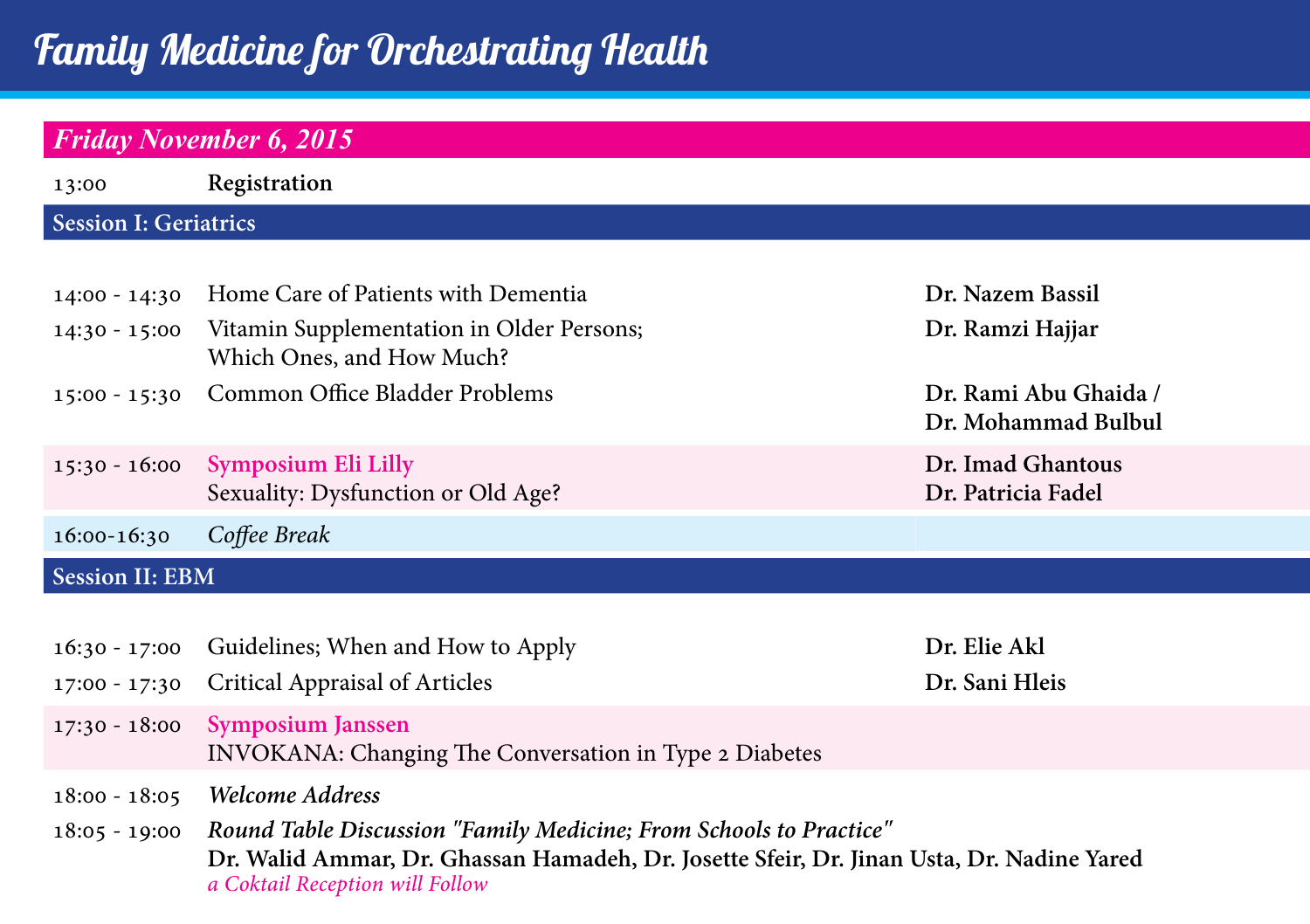## *Saturday November 7, 2015* 7:30 **Registration Session I: Youth Health** 08:00 - 08:30 Working Groups: Violence and Health, Promoting Family Medicine, Athlete Heart 08:30 - 09:00 A Trip to Colorado Schizophrenia (Medical Use of Marijuana) **Dr. Wadih Naja**  09:00 - 09:30 Anabolic Steroids Abuse **Dr. Mansour Dib** Dr. Mansour Dib 09:30 - 10:00 Social Media and the Growing Brain **Dr. Rose Mary Boustany** 10:00 - 10:30 Athlete's Heart **Dr. Mona Othman Dr. Marwan Refaat**

#### 10:30 - 11:00 *Coffee Break*

#### **Session II: Practice Management**

- 11:00 11:30 Prescribing Generics **Dr. Tony Aoun**
- 11:30 12:00 Testing for Self-Burnout Syndrome **Dr. Maya Romani**
- 12:00 12:30 Preventing Overdiagnosis **Dr. Jumana Antoun**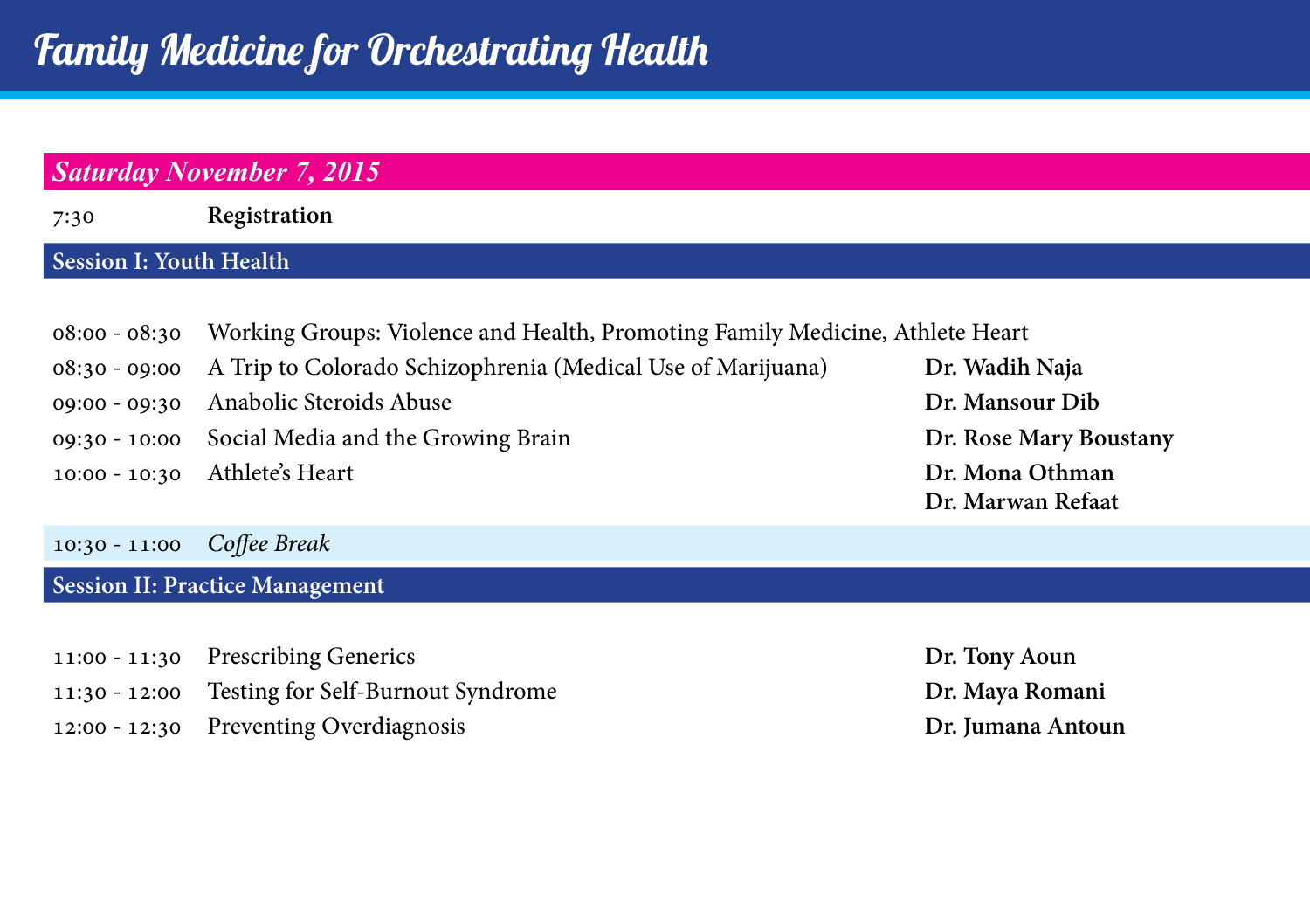## *Saturday November 7, 2015*

#### **Session III: The Tribunal of Diabetes Management(Part 1)**

| $12:30 - 13:00$                               | <b>Symposium Boehringer</b><br>Updates in the management of T2D                                                                                            | Dr. Paola Atalah                          |
|-----------------------------------------------|------------------------------------------------------------------------------------------------------------------------------------------------------------|-------------------------------------------|
| $13:00 - 13:40$                               | <b>Symposium Novartis</b><br>Orchestrating the Management of the Diabetic Hypertensive Patient                                                             | Dr. Charles Saab / Dr. Rania Sakr         |
| $13:40 - 14:30$                               | Lunch Break                                                                                                                                                |                                           |
| <b>Session IV: Care of Chronic Conditions</b> |                                                                                                                                                            |                                           |
|                                               |                                                                                                                                                            |                                           |
| $14:30 - 15:10$                               | <b>Symposium Novartis</b><br>Improving Diagnosis and Management of COPD:<br>ULTIBRO BBREEZHALER as First Dual Bronchodilator for<br><b>COPD</b> Management | Dr. Ahmad Hussari<br>Dr. Khalil El Ashkar |
| $15:10 - 15:40$<br>$15:40 - 16:10$            | Microalbuminuria; Interpretation and Management<br>Management of Sleep Apnea                                                                               | Dr. Hiba Azar<br>Dr. Georges Juvelekian   |
| $16:10 - 16:30$                               | Coffee Break                                                                                                                                               |                                           |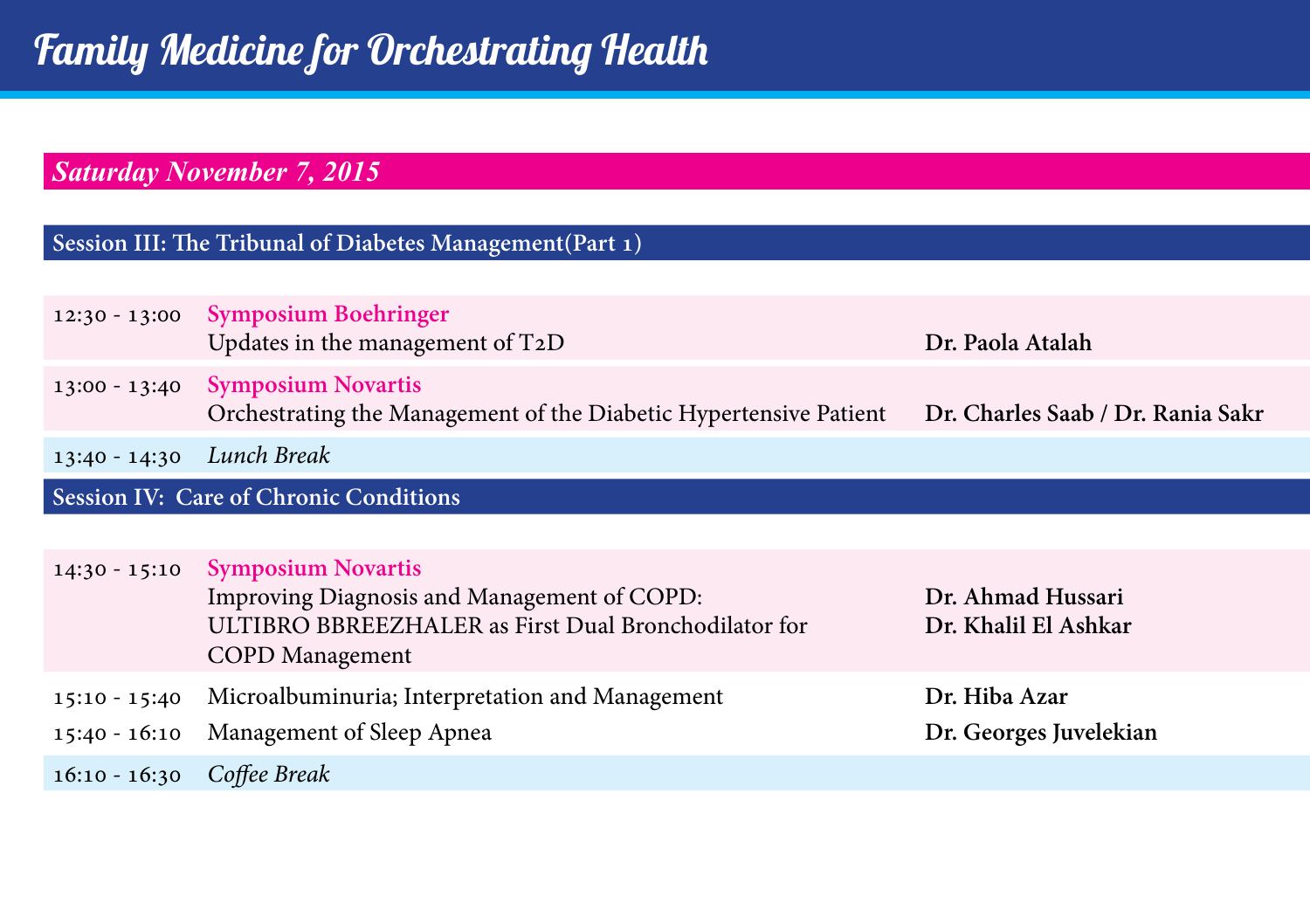## *Saturday November 7, 2015*

**Session V: The Tribunal of Diabetes Management(Part 2)**

| $16:30 - 17:00$ | <b>Symposium Novonordisk</b><br>Liraglutide in the Management of Type 2 Diabetes:<br>Unsurpassed and Sustained Control       | Moderated by: Dr. Rania Sakr<br>Dr. Akram Echtay |
|-----------------|------------------------------------------------------------------------------------------------------------------------------|--------------------------------------------------|
| $17:00 - 17:30$ | <b>Symposium Novonordisk</b><br>Insulin Degludec: Improved Clinical Outcomes of Insulin Therapy<br>in Theory and in Practice | Moderated by: Dr. Marwan Zoghbi<br>Dr. Rita Nemr |
|                 | 17:30 - 18:00 Symposium Astra Zeneca<br>A Novel Diabetes Treatment: What's happening in the kidney?                          | Dr. Khalil Ashkar<br>Dr. Marouan Zoghbi          |
|                 | 18:00 - 18:30 Symposium Sanofi<br>Immunity for Wellbeing: What Works                                                         | Dr. Camille Aizarani                             |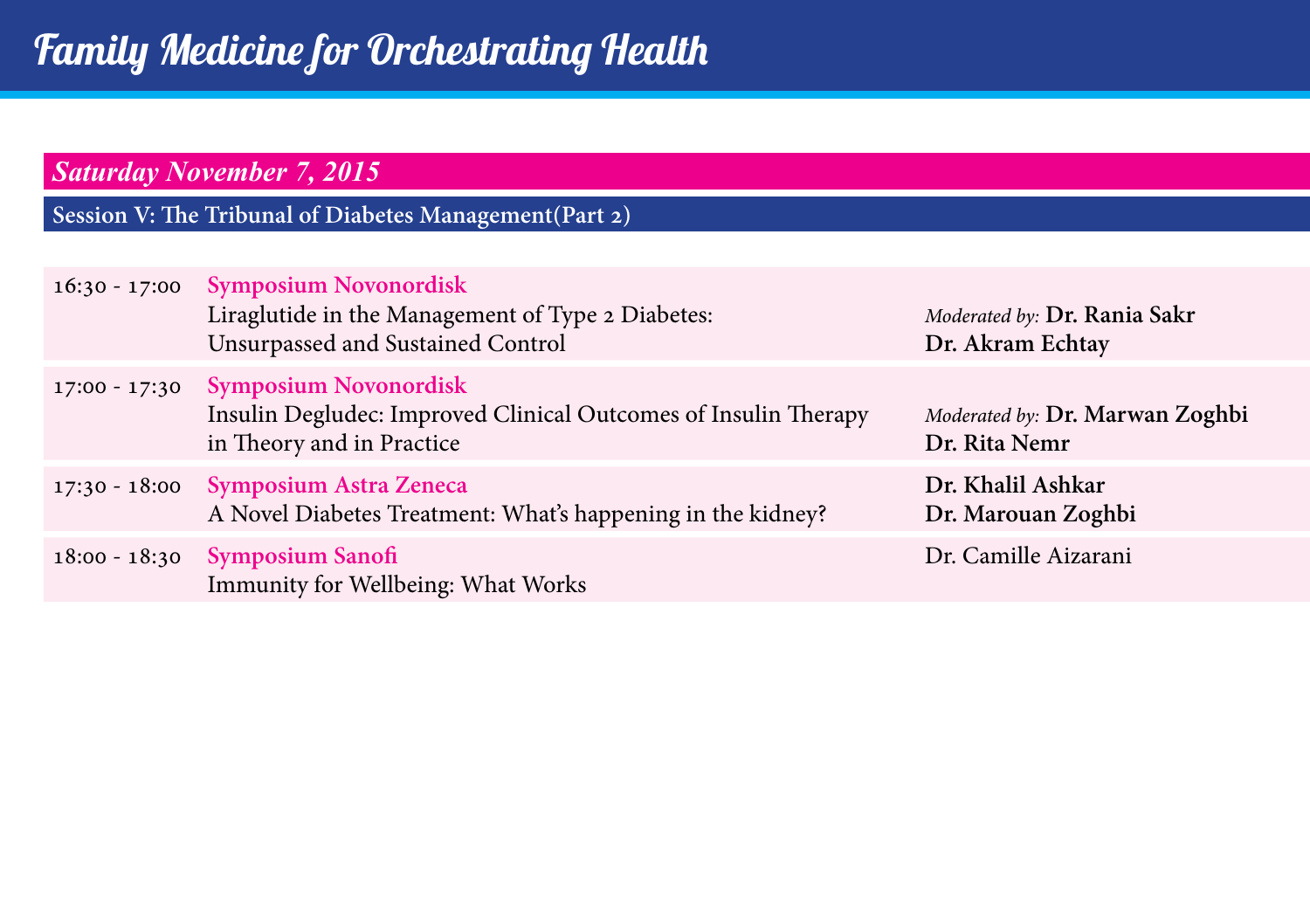| <b>Sunday November 8, 2015</b>                        |                                                                                                           |                                                                                   |  |
|-------------------------------------------------------|-----------------------------------------------------------------------------------------------------------|-----------------------------------------------------------------------------------|--|
| 8:30                                                  | Registration                                                                                              |                                                                                   |  |
| <b>Session I: Research Platform</b>                   |                                                                                                           |                                                                                   |  |
|                                                       | 09:00 - 09:30 Research in Family Medicine                                                                 | Dr. Mariane Helou / Dr. Falak Mokhtar                                             |  |
|                                                       | Session II: Rheumatologic Diseases                                                                        |                                                                                   |  |
| $09:30 - 10:00$<br>$10:00 - 10:30$<br>$10:30 - 11:00$ | My Patient Doesn't Have Spondyloarthropathy<br>Follow up of Patients on Immune Modulators<br>Coffee Break | Dr. Marwan Zoghbi / Dr. Nelly Zoghbi<br>Dr. Alissar Dagher / Dr. Joseph Chahrouri |  |
| <b>Session III: Youth Care</b>                        |                                                                                                           |                                                                                   |  |
| $11:00 - 11:30$                                       | Pumping Energy Drinks and Vitamins                                                                        | Dr. Durriyya Sinno / Dr. Lamis Jumaa                                              |  |
|                                                       | 11:30 - 12:30 Session IV: Workshops (up to 25 participants per group)                                     |                                                                                   |  |
|                                                       | CT Abdomen and Pelvis from A to Z<br>BMD Interpretation and FRAX Risk Calculator                          | Dr. Sami Faddoul<br>Dr. Asma Arabi                                                |  |
|                                                       | 12:30 - 13:00 Jeopardy with Prizes                                                                        | Dr. Rim Taleb                                                                     |  |
| $13:00 - 14:00$                                       | Lunch Break                                                                                               |                                                                                   |  |